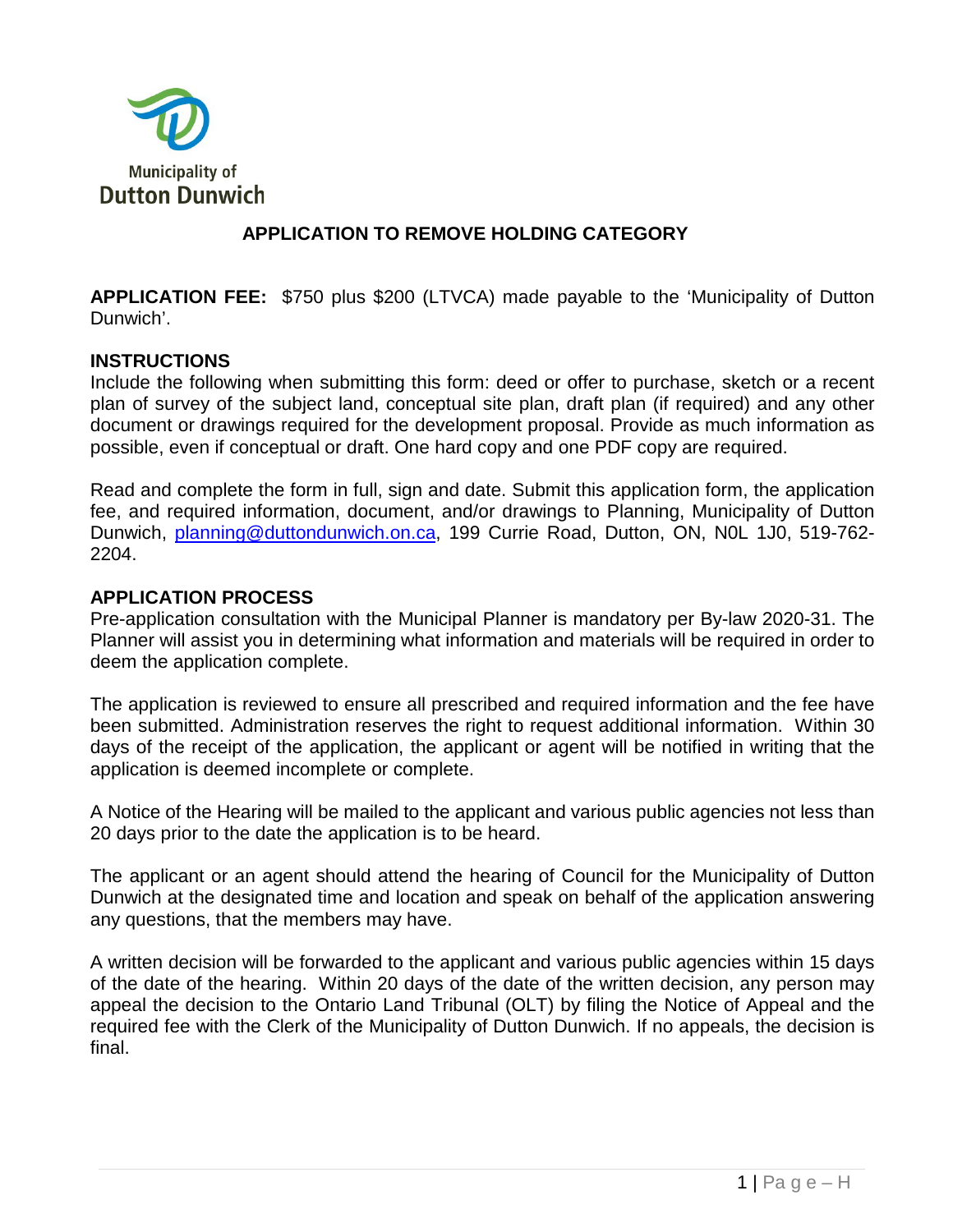# **OWNER AND APPLICANT INFORMATION**

Name and Contact Information of Owner(s):

|                           | Name and Contact Information of Applicant(s) (if different from Owner): |  |  |
|---------------------------|-------------------------------------------------------------------------|--|--|
|                           |                                                                         |  |  |
|                           | Name and Contact Information of Agent:                                  |  |  |
|                           |                                                                         |  |  |
|                           |                                                                         |  |  |
|                           | <b>SUBJECT LAND INFORMATION</b>                                         |  |  |
| <b>Municipal Address:</b> |                                                                         |  |  |
| Lot:                      | Concession:                                                             |  |  |
| Legal Description:        |                                                                         |  |  |
| <b>Roll Number:</b>       |                                                                         |  |  |
|                           |                                                                         |  |  |
|                           | Name and Address of any mortgagees, charges or other encumbrances:      |  |  |
|                           |                                                                         |  |  |
|                           | Any easements or restrictive covenants affecting the subject lands:     |  |  |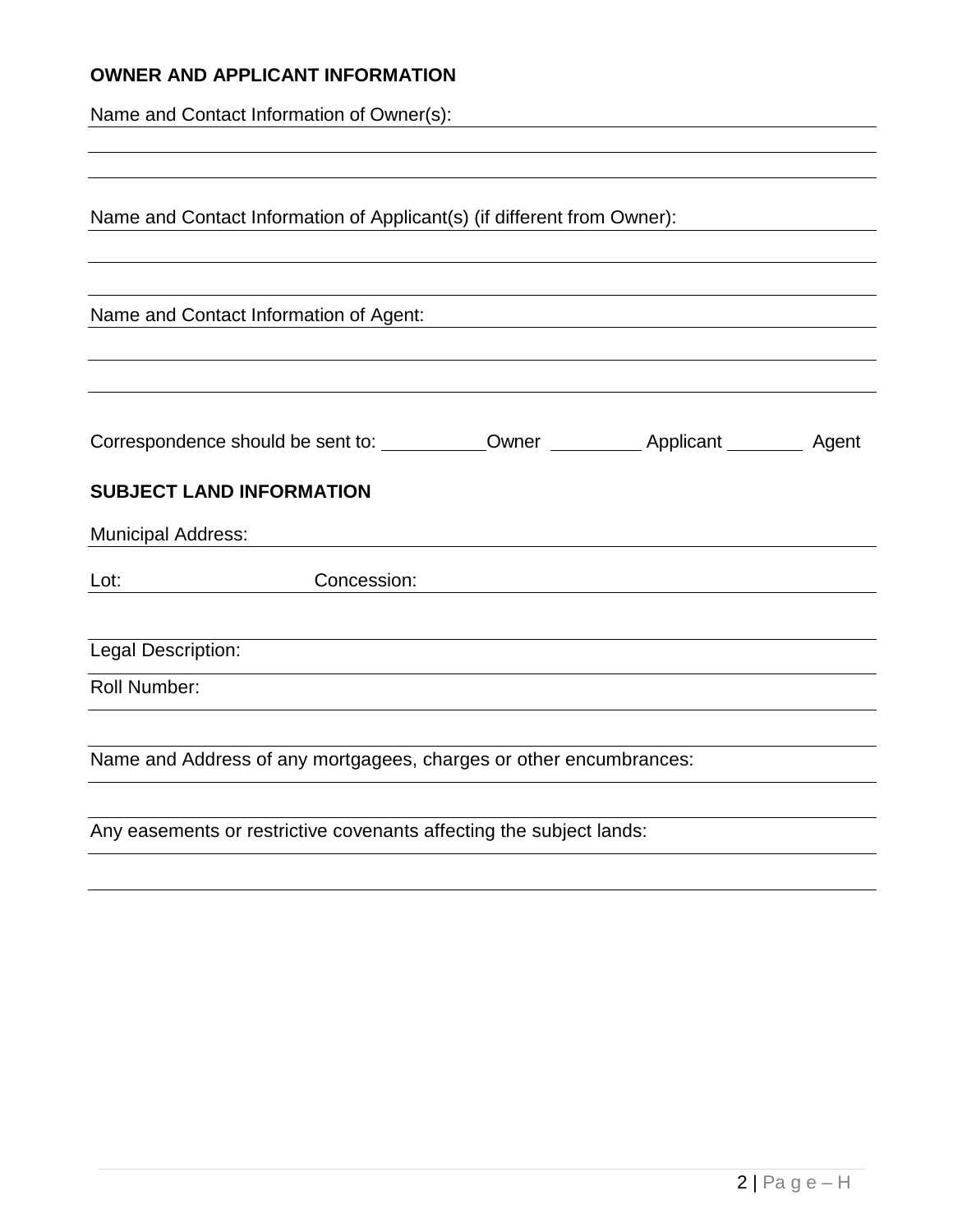Existing Uses (include length of time):

Previous Uses:

### **PROPOSED DEVELOPMENT INFORMATION**

Current Official Plan Designation:

Current Zoning By-law Classification:

Zoning Classification Request:

Describe the purpose of the rezoning of the subject lands that is being requested by this application:

Explain why the rezoning is being requested and how it conforms to the Provincial Policy, 2020 and the Official Plan (County of Elgin and Dutton Dunwich):

Number and type(s) of buildings or structures **existing** on the subject land:

Number and type(s) of buildings or structures **proposed** to be built on the subject land:

Existing uses of abutting properties:

North:

East:

South:

West: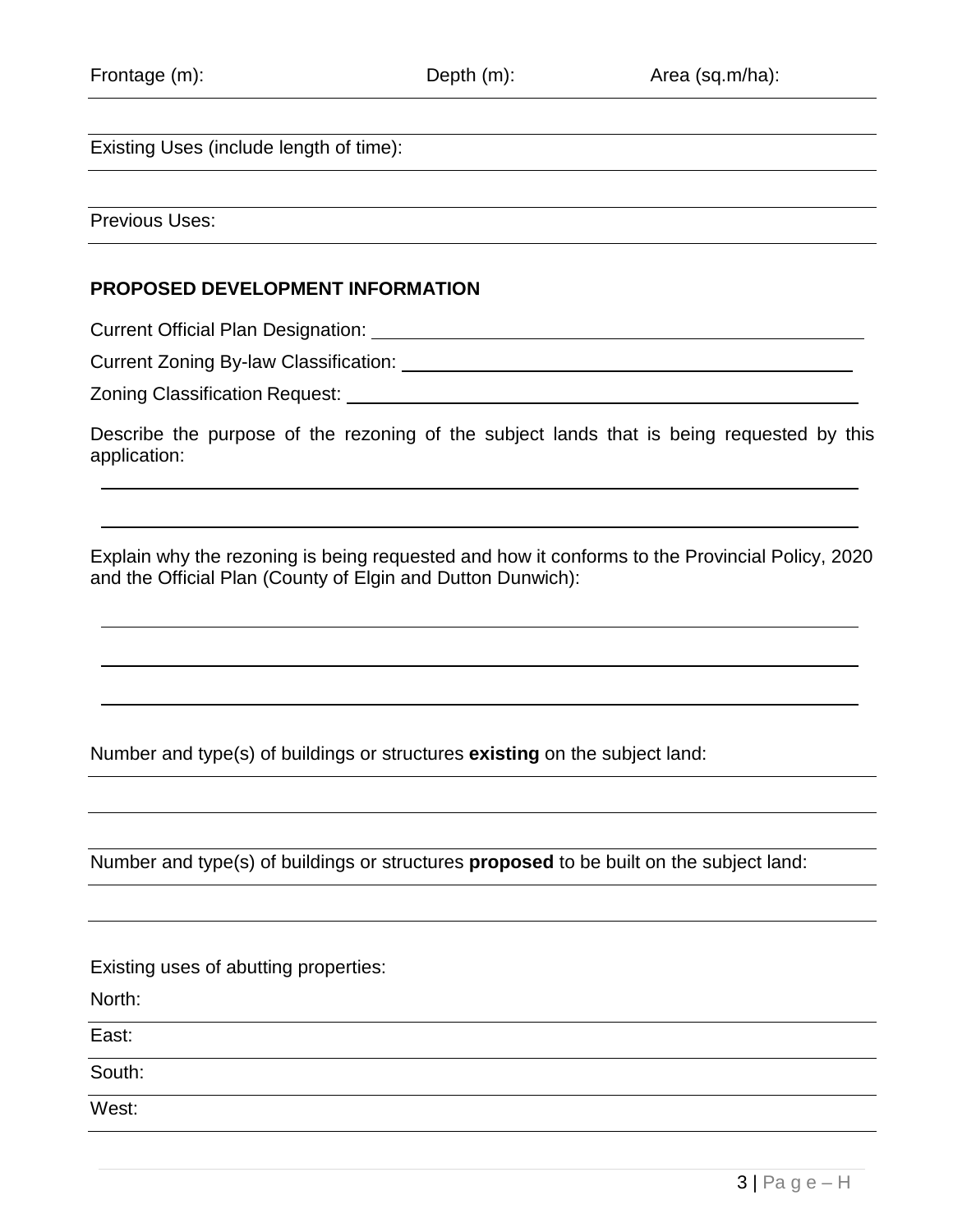### **AVAILABLE SERVICES**

Water is supplied to the subject property by the following:

| Publiclyowned and operated piped watersystem |  |  |
|----------------------------------------------|--|--|
|----------------------------------------------|--|--|

Private well

Communalwell(privatelyowned/operated)

Sewage disposal is provided to the subject property by the following:

| Publiclyowned and operated sewage disposal system |  |
|---------------------------------------------------|--|
|                                                   |  |

Private sewage system

| Other |  |
|-------|--|
|       |  |

Storm drainage is provided to the subject property by the following:

\_\_Sewers

Ditches

Swales

Other

Access is provided to the subject property by the following:

**\_\_\_\_Provincial Highway** 

MunicipalRoad(yearlymaintenance)

MunicipalRoad(seasonalmaintenance)

County Road

**Right-of-Way** 

Other \_\_\_\_\_\_\_\_

If access to subject land is by private road or right-of-way, please indicate the name of the owner of the land or road, who is responsible for its maintenance and whether it is seasonal or year-round.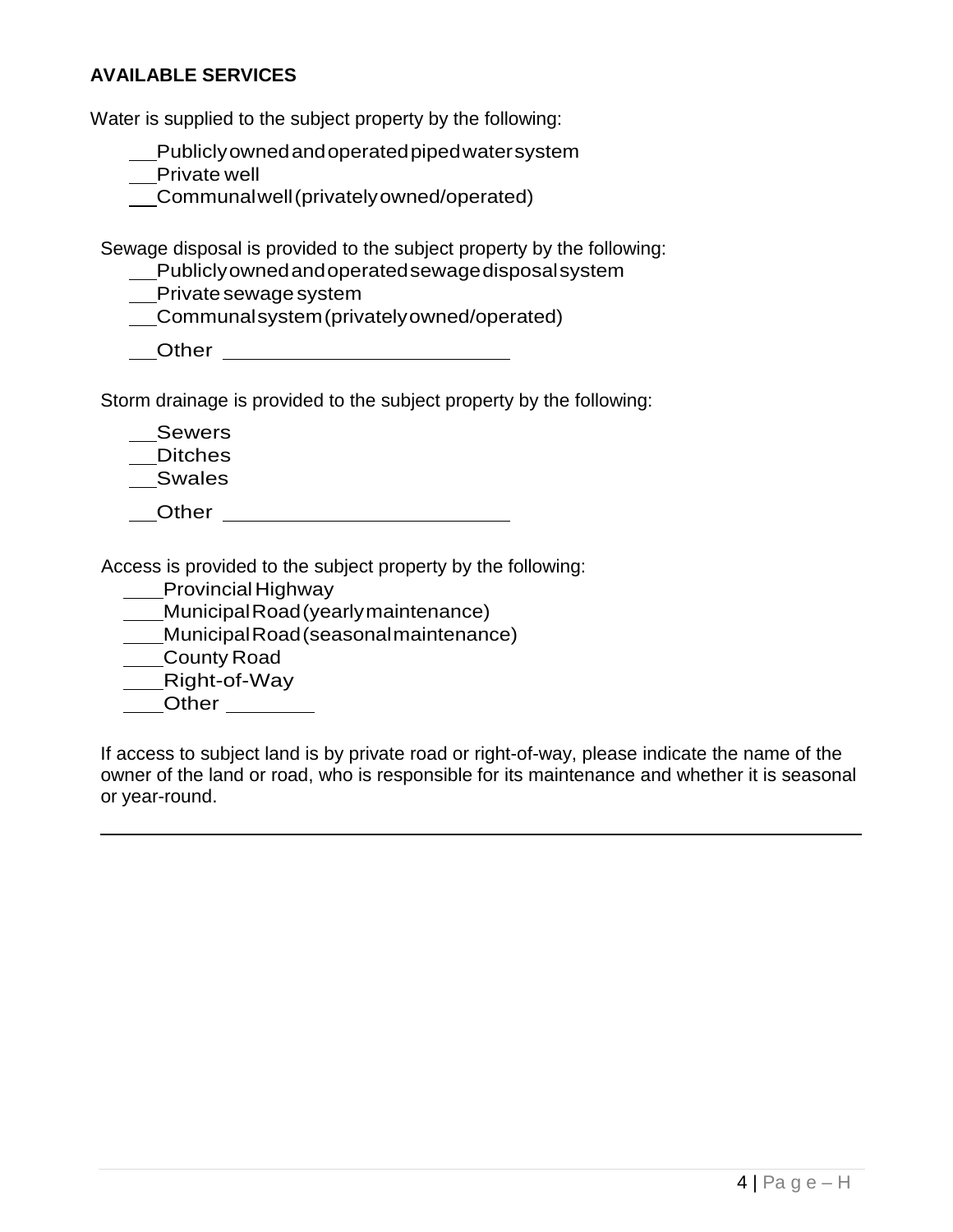### **SKETCH INSTRUCTIONS**

Attach a sketch showing, in metric units:

- 1. the boundaries, zoning matric and dimensions of the subject lands;
- 2. the location, size and type of all existing buildings or structures on the subject land, including their distance from the front lot line, rear lot line and side lines;
- 3. the approximate location of all natural and artificial features (for example, buildings, railways, roads, watercourses, drainage ditches, banks of rivers or streams, wetlands, wooded areas, wells and septic tanks) that are located on the subject land and on land that is adjacent to it, and in the applicant's opinion, may affect the application;
- 4. the current uses of all land that is adjacent to the subject land;
- 5. the location, width and name of any roads within or abutting the subject land, indicating whether it is an unopened road allowance, a public travelled road, a private road or a right of way;
- 6. if access to the subject land will be water only, the location of the parking and docking facilities to be used; and
- 7. the location and nature of any easement affecting the subject land.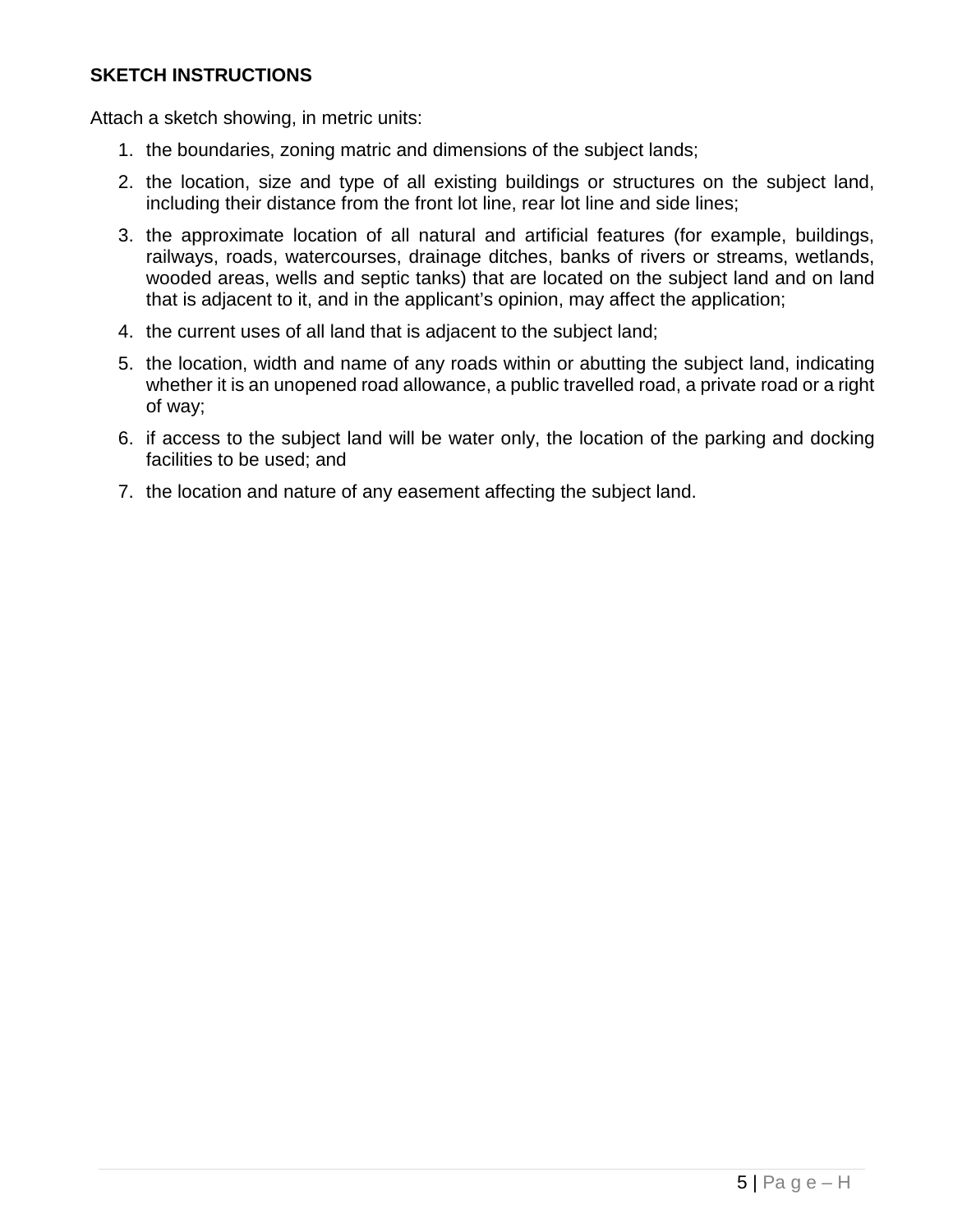### **ACKNOWLEDGEMENTS**

I/WE, I/WE, in this application are true, and I/We make this solemn declaration conscientiously believing it to be true, and knowing that it is of the same force and effect as if made under oath and by virtue of the Canada Evidence Act.

I/WE acknowledge that receipt of this application does not guarantee it to be a complete application.

I/WE hereby authorize staff of the Municipality of Dutton Dunwich to enter upon the subject lands and premises described in the application form for the purpose of evaluating the merits of this application.

I/WE shall assume responsibility for all costs related to the said application and understand and agree that the payment of said costs shall be a condition of this signed application. I/We also agree to accept all costs as rendered.

I/WE further acknowledge that pursuant to the provisions of the Planning Act and the Municipal Freedom of Information and Protection of Privacy Act, this application and all material and information provided with this application are made available to the public.

| Dated this | day of |  |
|------------|--------|--|
|            |        |  |

Signature of Applicant (owner or authorized agent)

**AUTHORIZATION** (complete only if Owner is not the Applicant)

to act on my behalf regards to the above application.

| Dated this | day of |  |
|------------|--------|--|
|            |        |  |

Signature of Owner